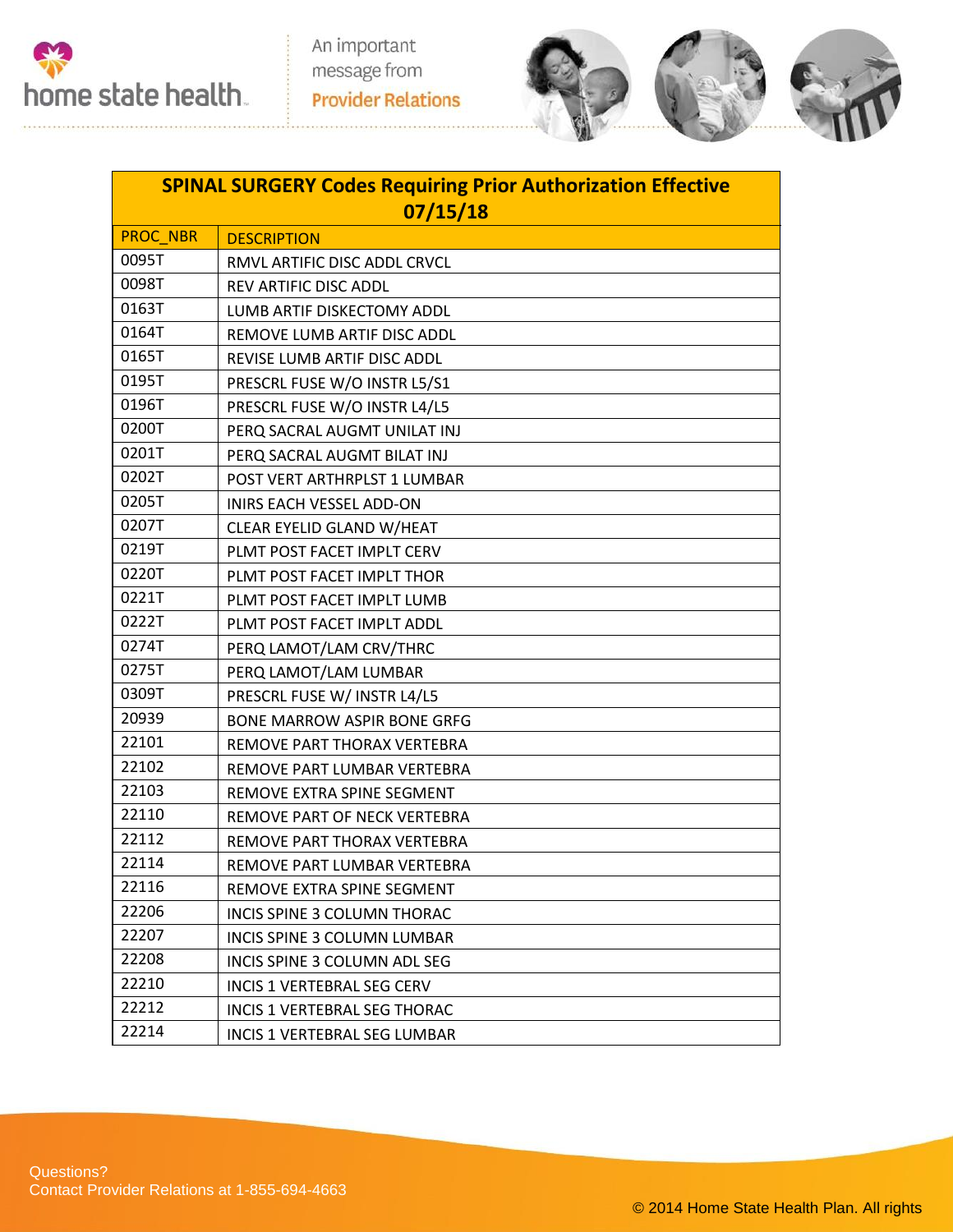

An important message from **Provider Relations** 



| 22216 | INCIS ADDL SPINE SEGMENT             |  |
|-------|--------------------------------------|--|
| 22220 | INCIS W/DISCECTOMY CERVICAL          |  |
| 22222 | INCIS W/DISCECTOMY THORACIC          |  |
| 22224 | INCIS W/DISCECTOMY LUMBAR            |  |
| 22226 | REVISE EXTRA SPINE SEGMENT           |  |
| 22510 | PERQ CERVICOTHORACIC INJECT          |  |
| 22511 | PERQ LUMBOSACRAL INJECTION           |  |
| 22512 | <b>VERTEBROPLASTY ADDL INJECT</b>    |  |
| 22513 | PERQ VERTEBRAL AUGMENTATION          |  |
| 22514 | PERQ VERTEBRAL AUGMENTATION          |  |
| 22515 | PERQ VERTEBRAL AUGMENTATION          |  |
| 22532 | LAT THORAX SPINE FUSION              |  |
| 22533 | LAT LUMBAR SPINE FUSION              |  |
| 22534 | LAT THOR/LUMB ADDL SEG               |  |
| 22548 | <b>NECK SPINE FUSION</b>             |  |
| 22551 | NECK SPINE FUSE&REMOV BEL C2         |  |
| 22552 | ADDL NECK SPINE FUSION               |  |
| 22554 | <b>NECK SPINE FUSION</b>             |  |
| 22556 | <b>THORAX SPINE FUSION</b>           |  |
| 22558 | <b>LUMBAR SPINE FUSION</b>           |  |
| 22585 | <b>ADDITIONAL SPINAL FUSION</b>      |  |
| 22586 | PRESCRL FUSE W/ INSTR L5-S1          |  |
| 22590 | SPINE & SKULL SPINAL FUSION          |  |
| 22595 | <b>NECK SPINAL FUSION</b>            |  |
| 22600 | <b>NECK SPINE FUSION</b>             |  |
| 22610 | <b>THORAX SPINE FUSION</b>           |  |
| 22612 | <b>LUMBAR SPINE FUSION</b>           |  |
| 22614 | SPINE FUSION EXTRA SEGMENT           |  |
| 22630 | LUMBAR SPINE FUSION                  |  |
| 22632 | SPINE FUSION EXTRA SEGMENT           |  |
| 22633 | LUMBAR SPINE FUSION COMBINED         |  |
| 22634 | SPINE FUSION EXTRA SEGMENT           |  |
| 22800 | POST FUSION 6 VERT SEG</td <td></td> |  |
| 22802 | POST FUSION 7-12 VERT SEG            |  |
| 22804 | POST FUSION 13/> VERT SEG            |  |
| 22808 | ANT FUSION 2-3 VERT SEG              |  |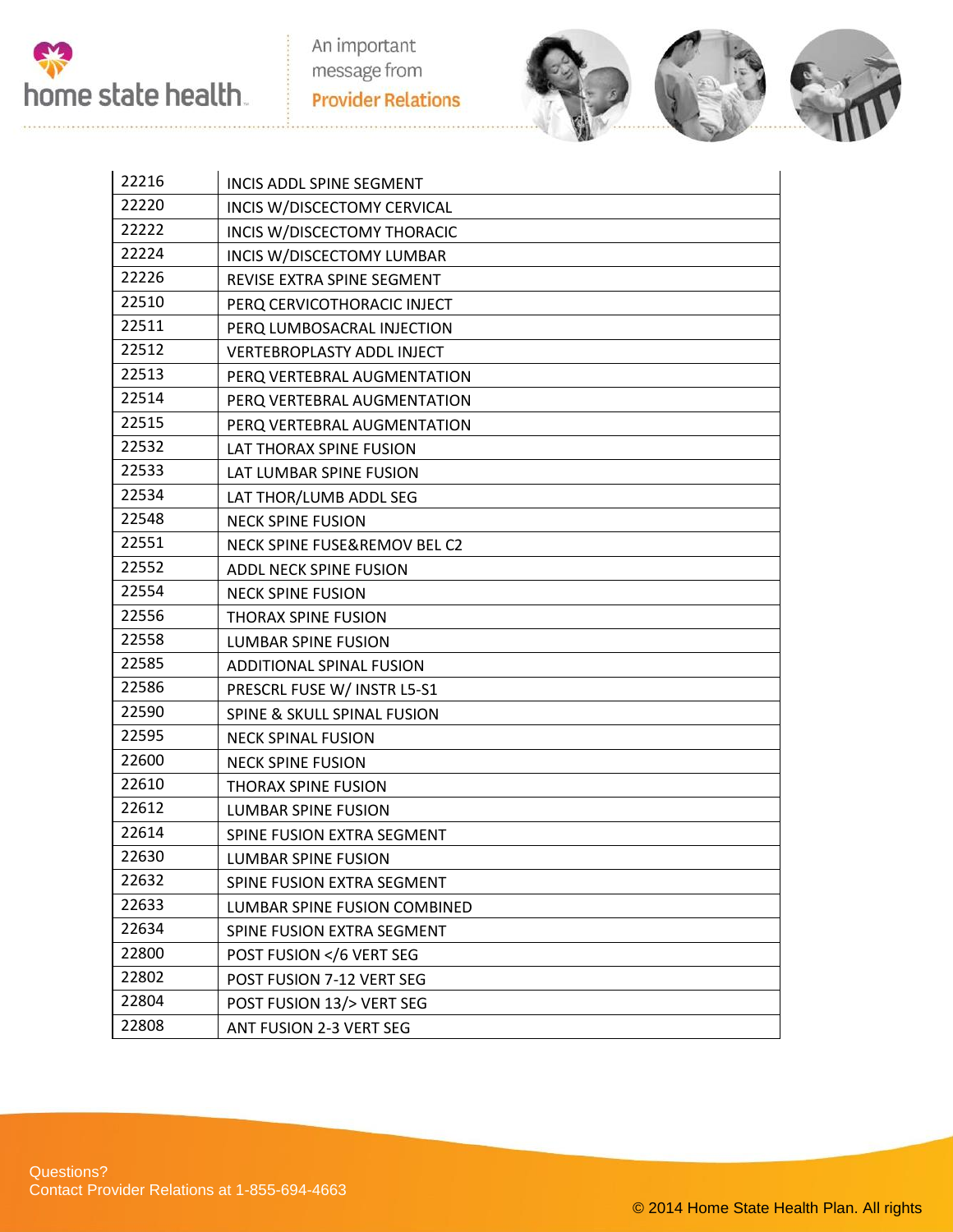

An important message from **Provider Relations** 



| 22810 | ANT FUSION 4-7 VERT SEG                          |
|-------|--------------------------------------------------|
| 22812 | ANT FUSION 8/> VERT SEG                          |
| 22818 | <b>KYPHECTOMY 1-2 SEGMENTS</b>                   |
| 22819 | <b>KYPHECTOMY 3 OR MORE</b>                      |
| 22830 | <b>EXPLORATION OF SPINAL FUSION</b>              |
| 22840 | <b>INSERT SPINE FIXATION DEVICE</b>              |
| 22841 | <b>INSERT SPINE FIXATION DEVICE</b>              |
| 22842 | <b>INSERT SPINE FIXATION DEVICE</b>              |
| 22843 | <b>INSERT SPINE FIXATION DEVICE</b>              |
| 22844 | <b>INSERT SPINE FIXATION DEVICE</b>              |
| 22845 | <b>INSERT SPINE FIXATION DEVICE</b>              |
| 22846 | <b>INSERT SPINE FIXATION DEVICE</b>              |
| 22847 | <b>INSERT SPINE FIXATION DEVICE</b>              |
| 22848 | <b>INSERT PELV FIXATION DEVICE</b>               |
| 22849 | <b>REINSERT SPINAL FIXATION</b>                  |
| 22850 | REMOVE SPINE FIXATION DEVICE                     |
| 22852 | REMOVE SPINE FIXATION DEVICE                     |
| 22853 | INSJ BIOMCHN DEV INTERVERTEBRAL DSC SPC W/ARTHRD |
| 22854 | INSJ BIOMCHN DEV VRT CORPECTOMY DEFECT W/ARTHRD  |
| 22855 | REMOVE SPINE FIXATION DEVICE                     |
| 22856 | <b>CERV ARTIFIC DISKECTOMY</b>                   |
| 22857 | LUMBAR ARTIF DISKECTOMY                          |
| 22858 | SECOND LEVEL CER DISKECTOMY                      |
| 22859 | INSJ BIOMCHN DEV NTRVRT DISC SPACE W/O ARTHRD    |
| 22861 | REVISE CERV ARTIFIC DISC                         |
| 22862 | REVISE LUMBAR ARTIF DISC                         |
| 22864 | REMOVE CERV ARTIF DISC                           |
| 22865 | REMOVE LUMB ARTIF DISC                           |
| 22867 | INSJ STABLJ DEV W/DCMPRN LUMBAR SINGLE LEVEL     |
| 22868 | INSJ STABLJ DEV W/DCMPRN LUMBAR SECOND LEVEL     |
| 22869 | INSJ STABLJ DEV W/O DCMPRN LUMBAR SINGLE LEVEL   |
| 22870 | INSJ STABLJ DEV W/O DCMPRN LUMBAR SECOND LEVEL   |
| 27279 | ARTHRODESIS SACROILIAC JOINT                     |
| 62287 | PERCUTANEOUS DISKECTOMY                          |
| 62380 | NDSC DCMPRN SPINAL CORD 1 W/LAMOT NTRSPC LUMBAR  |
| 63001 | REMOVE SPINE LAMINA 1/2 CRVL                     |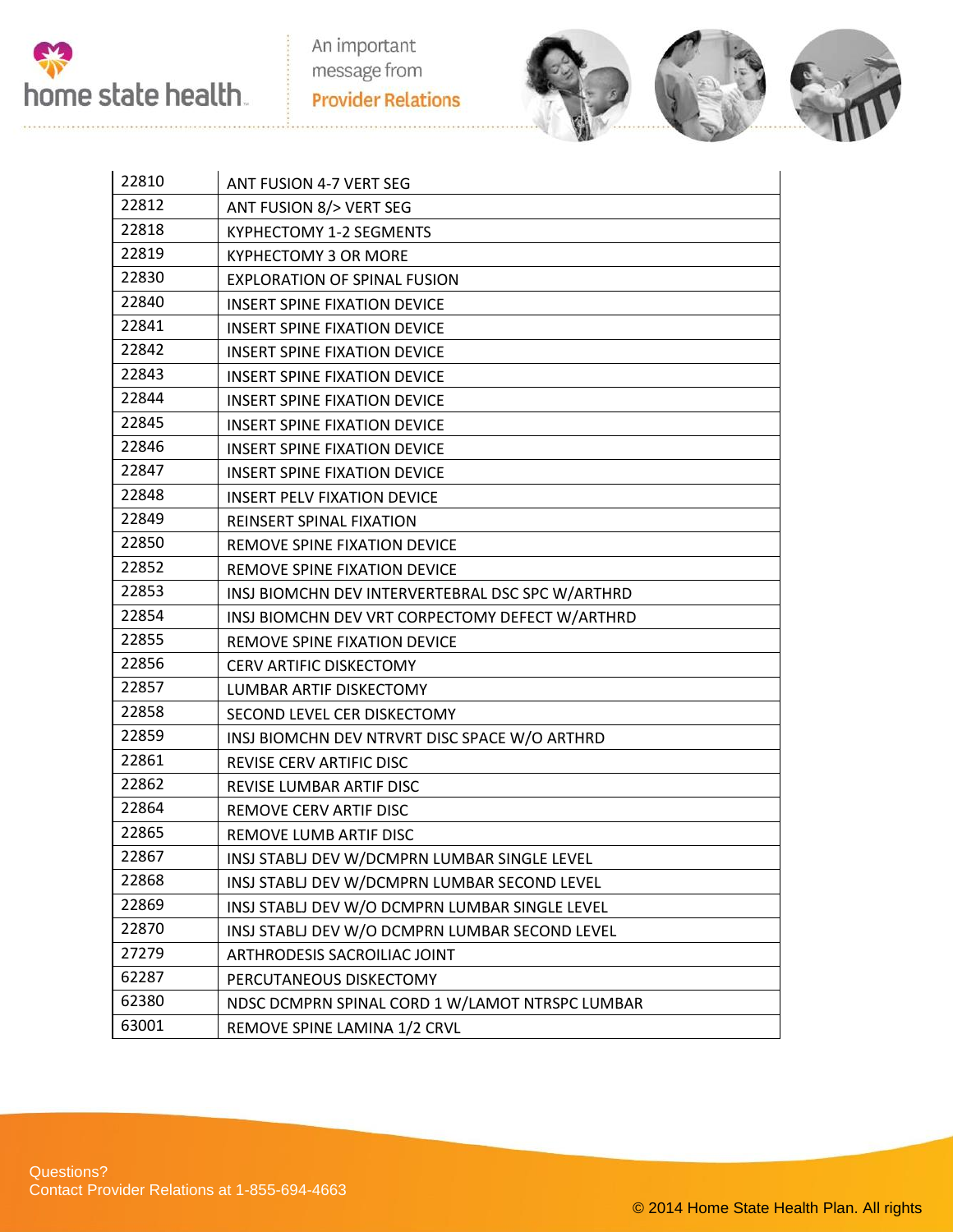



| 63003 | REMOVE SPINE LAMINA 1/2 THRC    |
|-------|---------------------------------|
| 63005 | REMOVE SPINE LAMINA 1/2 LMBR    |
| 63011 | REMOVE SPINE LAMINA 1/2 SCRL    |
| 63012 | REMOVE LAMINA/FACETS LUMBAR     |
| 63015 | REMOVE SPINE LAMINA >2 CRVCL    |
| 63016 | REMOVE SPINE LAMINA >2 THRC     |
| 63017 | REMOVE SPINE LAMINA >2 LMBR     |
| 63020 | NECK SPINE DISK SURGERY         |
| 63030 | LOW BACK DISK SURGERY           |
| 63035 | SPINAL DISK SURGERY ADD-ON      |
| 63040 | LAMINOTOMY SINGLE CERVICAL      |
| 63042 | LAMINOTOMY SINGLE LUMBAR        |
| 63043 | <b>LAMINOTOMY ADDL CERVICAL</b> |
| 63044 | LAMINOTOMY ADDL LUMBAR          |
| 63045 | REMOVE SPINE LAMINA 1 CRVL      |
| 63046 | REMOVE SPINE LAMINA 1 THRC      |
| 63047 | REMOVE SPINE LAMINA 1 LMBR      |
| 63048 | REMOVE SPINAL LAMINA ADD-ON     |
| 63050 | CERVICAL LAMINOPLSTY 2/> SEG    |
| 63051 | C-LAMINOPLASTY W/GRAFT/PLATE    |
| 63055 | DECOMPRESS SPINAL CORD THRC     |
| 63056 | DECOMPRESS SPINAL CORD LMBR     |
| 63057 | DECOMPRESS SPINE CORD ADD-ON    |
| 63064 | DECOMPRESS SPINAL CORD THRC     |
| 63066 | DECOMPRESS SPINE CORD ADD-ON    |
| 63075 | NECK SPINE DISK SURGERY         |
| 63076 | NECK SPINE DISK SURGERY         |
| 63077 | SPINE DISK SURGERY THORAX       |
| 63078 | SPINE DISK SURGERY THORAX       |
| 63081 | REMOVE VERT BODY DCMPRN CRVL    |
| 63082 | REMOVE VERTEBRAL BODY ADD-ON    |
| 63085 | REMOVE VERT BODY DCMPRN THRC    |
| 63086 | REMOVE VERTEBRAL BODY ADD-ON    |
| 63087 | REMOV VERTBR DCMPRN THRCLMBR    |
| 63088 | REMOVE VERTEBRAL BODY ADD-ON    |
| 63090 | REMOVE VERT BODY DCMPRN LMBR    |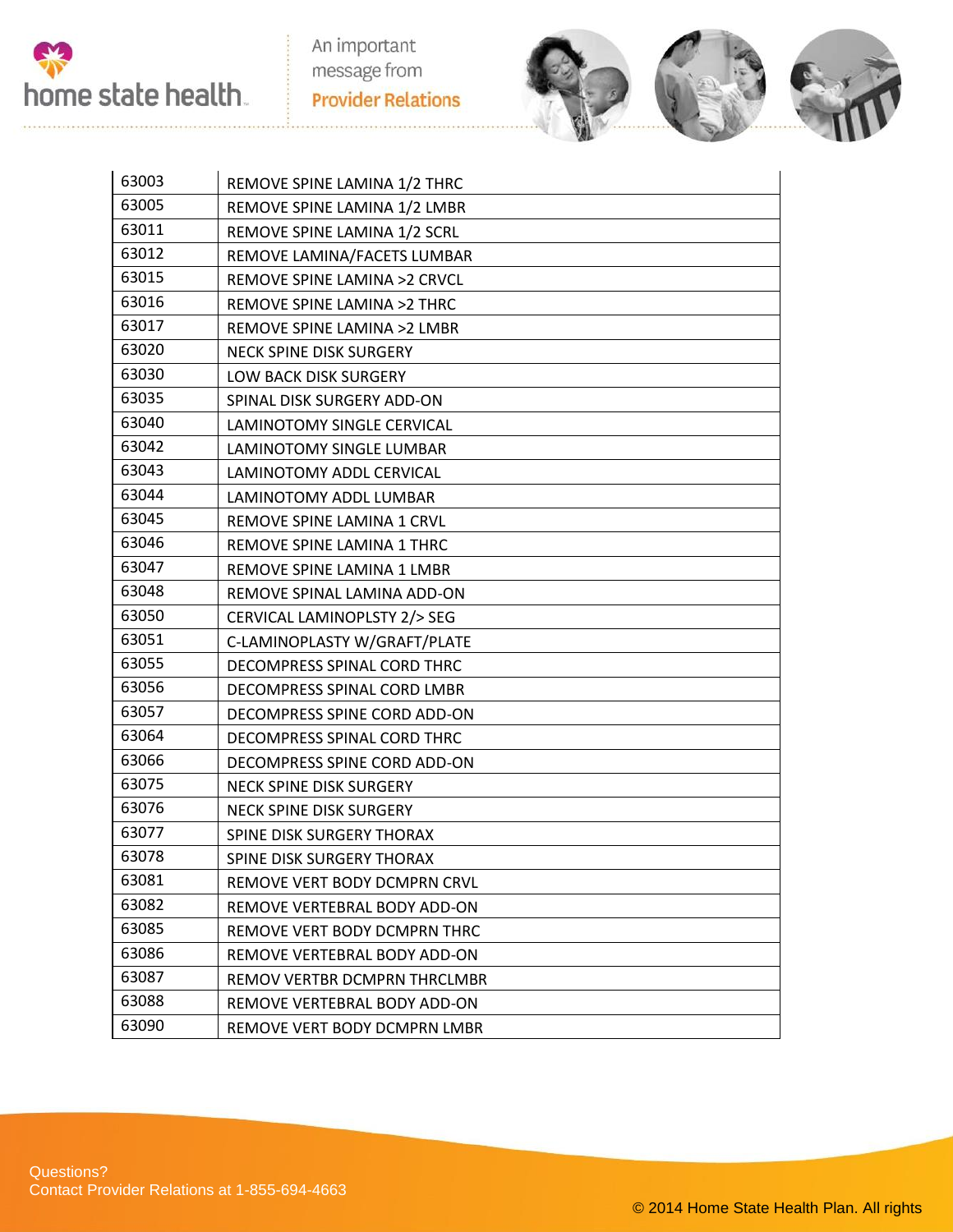



| 63091 | REMOVE VERTEBRAL BODY ADD-ON            |
|-------|-----------------------------------------|
| 63101 | REMOVE VERT BODY DCMPRN THRC            |
| 63102 | REMOVE VERT BODY DCMPRN LMBR            |
| 63103 | REMOVE VERTEBRAL BODY ADD-ON            |
| 63170 | INCISE SPINAL CORD TRACT(S)             |
| 63172 | DRAINAGE OF SPINAL CYST                 |
| 63173 | DRAINAGE OF SPINAL CYST                 |
| 63180 | <b>REVISE SPINAL CORD LIGAMENTS</b>     |
| 63182 | REVISE SPINAL CORD LIGAMENTS            |
| 63185 | INCISE SPINE NRV HALF SEGMNT            |
| 63190 | INCISE SPINE NRV > 2 SEGMNTS            |
| 63191 | INCISE SPINE ACCESSORY NERVE            |
| 63194 | <b>INCISE SPINE &amp; CORD CERVICAL</b> |
| 63195 | INCISE SPINE & CORD THORACIC            |
| 63196 | <b>INCISE SPINE&amp;CORD 2 TRX CRVL</b> |
| 63197 | INCISE SPINE&CORD 2 TRX THRC            |
| 63198 | INCISE SPIN&CORD 2 STGS CRVL            |
| 63199 | INCISE SPIN&CORD 2 STGS THRC            |
| 63200 | RELEASE SPINAL CORD LUMBAR              |
| 63250 | REVISE SPINAL CORD VSLS CRVL            |
| 63251 | REVISE SPINAL CORD VSLS THRC            |
| 63252 | REVISE SPINE CORD VSL THRLMB            |
| 63265 | <b>EXCISE INTRASPINL LESION CRV</b>     |
| 63266 | <b>EXCISE INTRSPINL LESION THRC</b>     |
| 63267 | <b>EXCISE INTRSPINL LESION LMBR</b>     |
| 63268 | <b>EXCISE INTRSPINL LESION SCRL</b>     |
| 63270 | <b>EXCISE INTRSPINL LESION CRVL</b>     |
| 63271 | <b>EXCISE INTRSPINL LESION THRC</b>     |
| 63272 | EXCISE INTRSPINL LESION LMBR            |
| 63273 | <b>EXCISE INTRSPINL LESION SCRL</b>     |
| 63275 | BX/EXC XDRL SPINE LESN CRVL             |
| 63276 | BX/EXC XDRL SPINE LESN THRC             |
| 63277 | BX/EXC XDRL SPINE LESN LMBR             |
| 63278 | BX/EXC XDRL SPINE LESN SCRL             |
| 63280 | BX/EXC IDRL SPINE LESN CRVL             |
| 63281 | BX/EXC IDRL SPINE LESN THRC             |